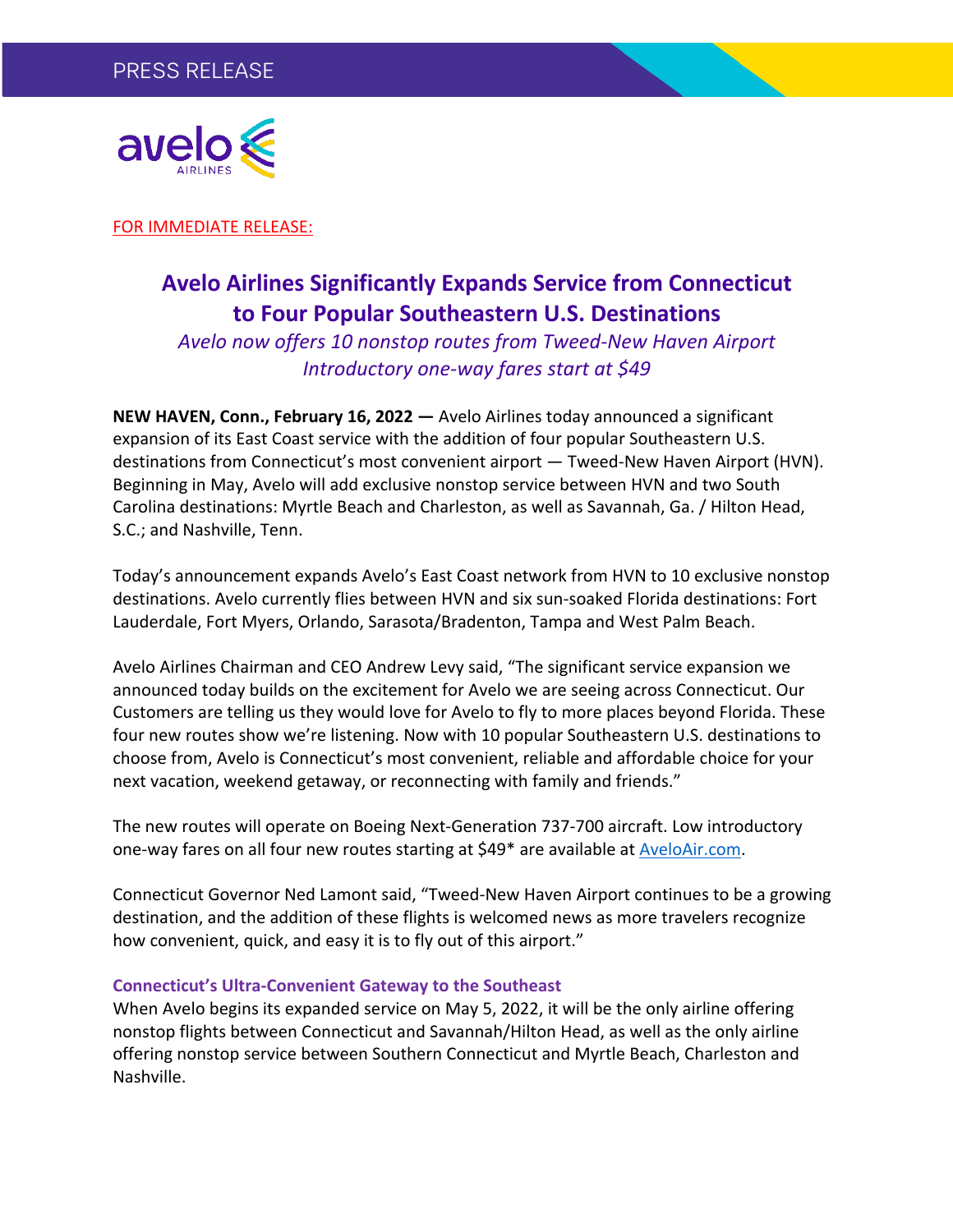# PRESS RELEASE

New Haven Mayor Justin Elicker said, "We are excited to see Tweed offering four new locations that will provide more leisure and business travel opportunities to New Haven residents. Since the inauguration of the first Avelo flight 100 days ago, Tweed is increasingly demonstrating to be a viable long-term transportation asset for the City and New Haven community."

Amidst the crowds, long lines, lengthy walks and traffic congestion encountered at other airports frequented by Connecticut travelers, HVN offers a refreshingly smooth and simple alternative hometown airport experience. HVN's adjacency to multiple major highways and commuter railways make it Connecticut's most convenient and easily accessible airport.

Tweed-New Haven Airport Authority Executive Director Sean Scanlon said, "We are so excited to be expanding our nonstop service from six to 10 destinations. Whether it's spring break in Myrtle Beach, a visit to historic Charleston and Savannah, or a trip to the Music City, you can now get there at a low cost from right here in New Haven thanks to Avelo Airlines."

Last Friday, Avelo celebrated its first 100 days of service at HVN. When Avelo began flying from HVN last November it represented the largest expansion of service at HVN in more than 30 years.

## **Myrtle Beach (MYR) – 60 Miles of South Carolina Coastline**

Beginning May 5, flights are initially scheduled to operate six days per week: Mondays, Tuesdays, Thursdays, Fridays, Saturdays and Sundays.

Myrtle Beach — known as the Grand Strand — stretches along 60 miles of pristine coastline from Little River to Georgetown. Every visitor to the area can find a spot for their ideal vacation. With its live entertainment, thrilling attractions, shopping, hundreds of championship golf and mini golf courses, historical sites, outdoor adventures, multiple fishing spots, delicious cuisine, and gorgeous scenery, Myrtle Beach is the perfect coastal escape.

Myrtle Beach International Airport Director of Airports Scott Van Moppes said, "The addition of Avelo at MYR is exciting news for the Grand Strand. MYR prides itself on low average fares, convenient travel options and friendly service, which is why Avelo, with a strong focus on service and affordability, is a perfect fit for our community. We welcome Avelo with confidence that this new partnership will be a great success."

## **Charleston (CHS) – Explore South Carolina's Southern Charm**

Beginning May 5, flights are initially scheduled to operate four days per week: Tuesdays, Thursdays, Saturdays and Sundays.

The Charleston area is a veritable living museum populated with expertly preserved antebellum mansions; however, it is also a bustling epicenter of culture, invigorating outdoor activity and sumptuous dining that welcomes close to four million visitors annually. With its vibrant culture, rich history, exquisitely preserved architecture, idyllic coastal location, celebrated dining scene, and friendly locals, Charleston is one of America's most treasured travel destinations.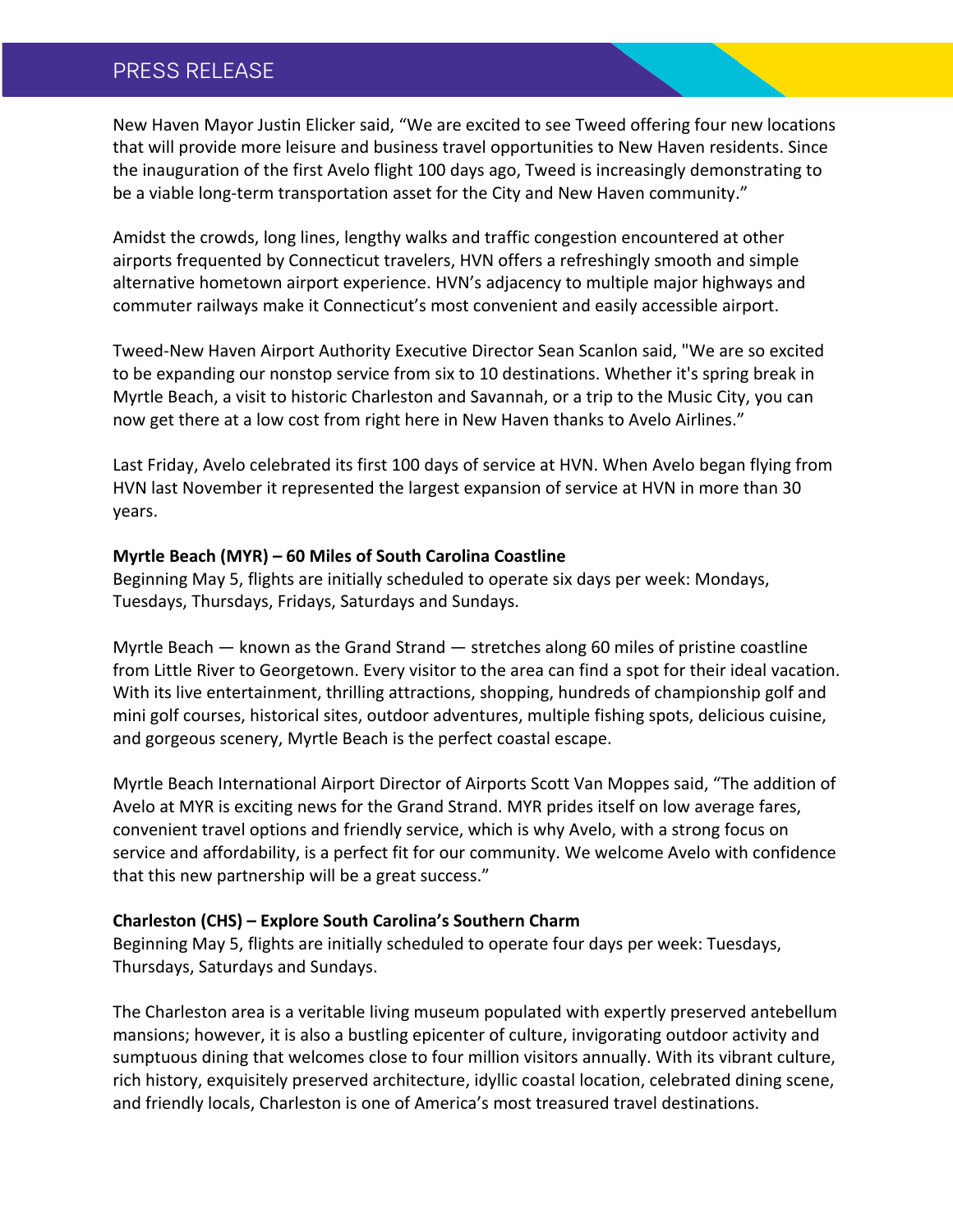# PRESS RELEASE

Charleston Airport Director and CEO Elliott Summey said, "Today's announcement is yet another exciting milestone in our rapidly growing low cost, nonstop service for Lowcountry travelers. It is exciting to have another new air carrier at Charleston International and our first nonstop service to New Haven, Connecticut. Avelo's partnership with CHS solidifies our commitment to increasing flights to the Northeast."

#### **Savannah/Hilton Head (SAV) – Historic Charm Meets Lowcountry Relaxation**

Beginning May 6, flights are initially scheduled to operate four days per week: Mondays, Wednesdays, Fridays and Saturdays.

SAV has been named one of the 10 Best Domestic Airports in the United States, serving Savannah, Hilton Head and surrounding areas across the Lowcountry and Coastal Georgia. Savannah is a charming Southern escape where art, period architecture, trendy boutiques and ghost stories are all set under a veil of Spanish moss. Savannah is a place where cuisine comes straight from the coast and cocktails are served at every meal.

Hilton Head Island boasts one of the top-10 family beaches in the U.S., an array of world-class golf courses, abundant natural beauty and an authentic coastal spirit visitors won't find anywhere else. It offers a relaxing, laid-back and welcoming vibe that make it a perfect vacation destination. It's the Lowcountry way of life — and it's what makes Hilton Head the perfect yearround retreat.

Savannah Airport Commission Executive Director Gregory B. Kelly said, "We appreciate Avelo making the decision to include us in their current expansion plans. This will be the first time we have had direct service to the state of Connecticut. We believe this will prove to be a successful route and will work hard to promote that locally and in the New Haven area. We look forward to being an important part of Avelo's growing system."

## **Nashville (BNA) – Music City: Music is a Universal Language**

Beginning May 6, flights are initially scheduled to operate four days per week: Mondays, Wednesdays, Fridays and Saturdays.

Live music can be seen and heard every day and night of the week in Nashville. The worldfamous honky-tonks located on Broadway, offer free live music 365 days a year. Creativity is the heart and soul of Music City and there's never a shortage of inspiring things to do. Step back into time to learn about Nashville's history or explore a Nashville museum to discover artifacts, memorabilia, and more. From music, culture and the arts to food, sports and shopping, there is an "only in Nashville" experience for everyone.

Nashville International Airport® President and CEO Doug Kreulen said, "Avelo, welcome to Music City! The new nonstop flight between Nashville and New Haven builds a bridge to connect businesses and culture. Whether you are looking for lobster rolls, a pizza, hot chicken or BBQ, you're just a short flight away thanks to this new service."